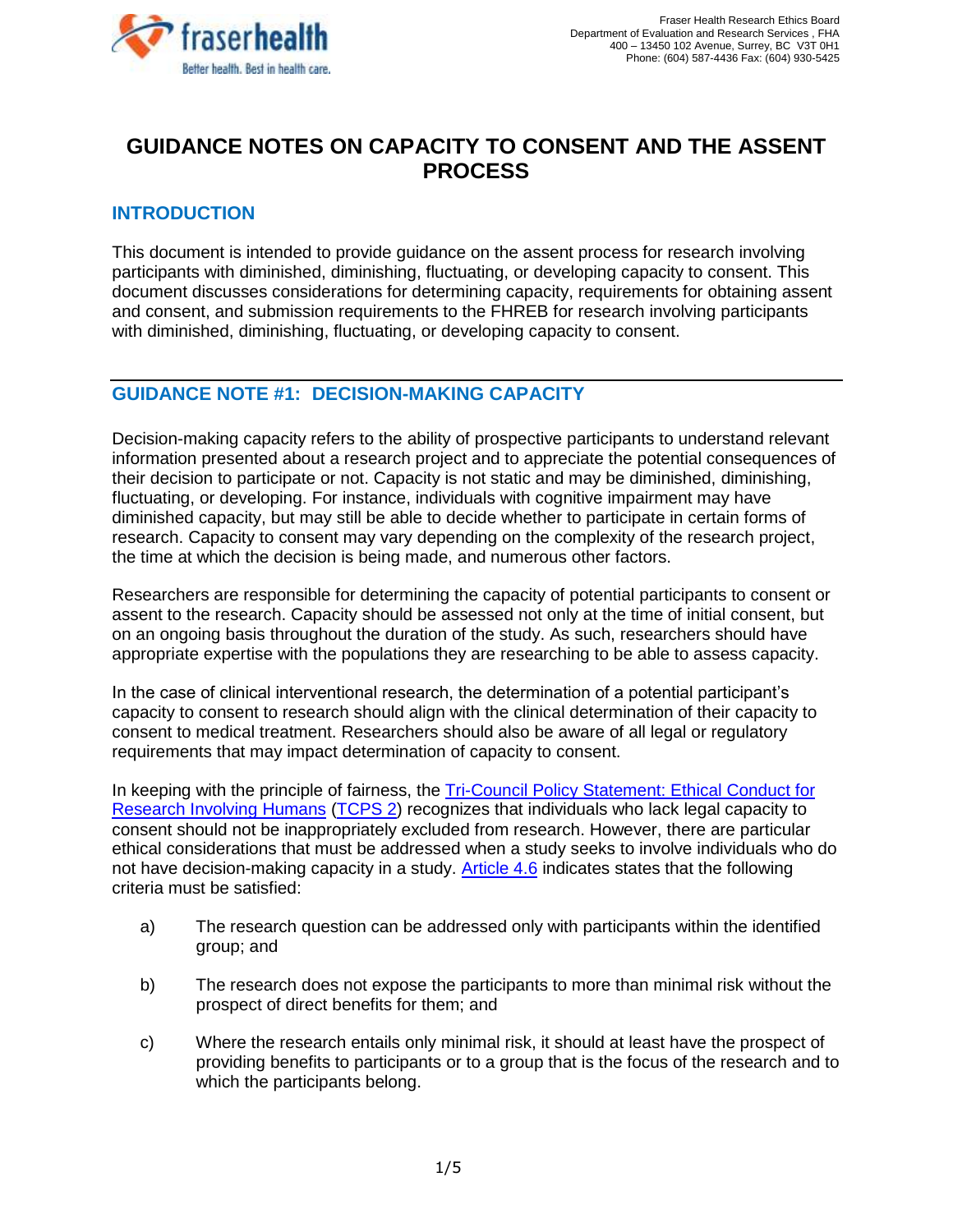In circumstances where potential participants do not have legal capacity to consent, an appropriate [substitute decision-maker](#page-3-0) can consent on behalf of the participant. However, if the participant does not have capacity to consent but can still understand the significance of the research, researchers should obtain **assent** from such prospective participants in addition to substituted decision-maker consent.

Researchers are strongly encouraged to review Articles [3.9, 3.10, 3.11,](http://www.pre.ethics.gc.ca/eng/tcps2-eptc2_2018_chapter3-chapitre3.html) and [4.6](http://www.pre.ethics.gc.ca/eng/tcps2-eptc2_2018_chapter4-chapitre4.html) of the [TCPS 2.](http://www.pre.ethics.gc.ca/eng/documents/tcps2-2018-en-interactive-final.pdf)

## **GUIDANCE NOTE #2: CONDITIONS FOR RESEARCH WITH INDIVIDUALS WHO LACK CAPACITY**

Researchers conducting research with adults who have diminishing or fluctuating capacity must describe how they will satisfy the conditions listed in **Article 3.9** of the [TCPS 2:](http://www.pre.ethics.gc.ca/eng/documents/tcps2-2018-en-interactive-final.pdf)

- a) The researcher involves participants who lack the capacity to decide on their own behalf to the greatest extent possible in the decision-making process.
- b) The researcher seeks and maintains consent from authorized third parties in accordance with the best interests of the persons concerned.
- c) The authorized third party is not the researcher or any other member of the research team.
- d) The researcher demonstrates that the research is being carried out for the participant's direct benefit, or for the benefit of other persons in the same category. If the research does not have the potential for direct benefit to the participant but only for the benefit of the other persons in the same category, the researcher shall demonstrate that the research will expose the participant to only a minimal risk and minimal burden, and demonstrate how the participant's welfare will be protected throughout the participation in research.
- e) When authorization for participation was granted by an authorized third party, and a participant acquires or regains decision-making capacity during the course of the research, the researcher shall promptly seek the participant's consent as a condition of continuing participation.

# <span id="page-1-0"></span>**GUIDANCE NOTE #3: ASSENT**

In some circumstances, potential participants who have diminished, diminishing, fluctuating, or developing capacity to consent may still be able to understand the nature and consequences of the research. The **TCPS 2** requires that the researcher involve such participants to the greatest extent possible in the decision-making process. Assent refers to the agreement of potential participants who do not have legal capacity to consent with the consent of their substitute decision-maker.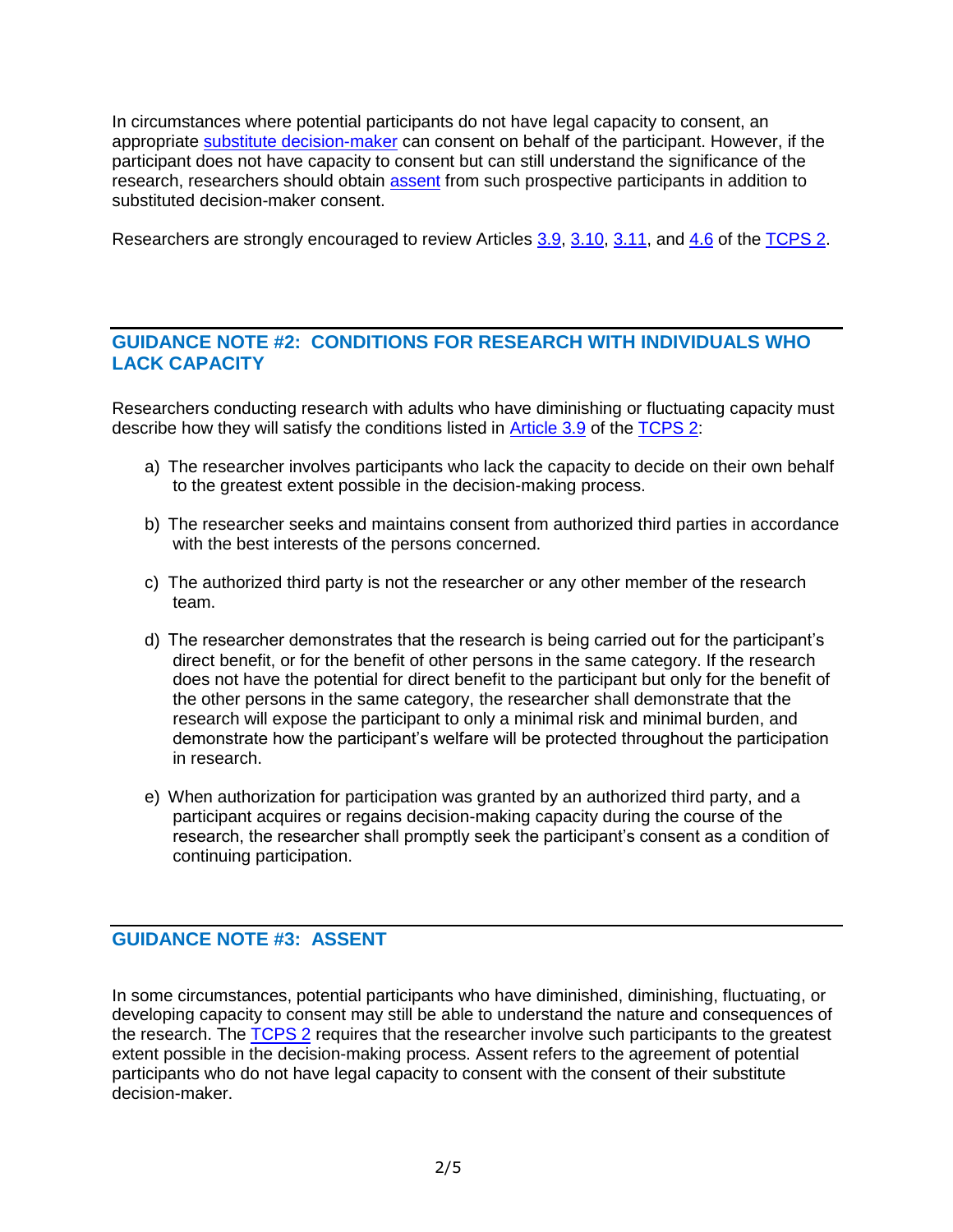Assent may be expressed in various ways, such as verbally or physically. A participant's assent is not sufficient to permit them in the research in the absence of consent by a substitute decision-maker, however an expression of dissent will preclude their participation.

As with the consent process, assent should follow a face-to-face discussion with the Principal Investigator in which the participant has the opportunity to ask questions.

#### **3.1 Assent Forms**

In some instances, assent forms may be an appropriate means of documenting assent. For example, children who do not have capacity to consent but may still understand the nature and consequences of the study can be provided with an assent form to assist with the assent process.

An assent form must not be merely a bureaucratic device, but rather part of a meaningful process of seeking assent that describes the aims and procedures of the research using concepts and terms that are developmentally and cognitively appropriate. Assent forms should be as brief as reasonably possible.

Researchers are encouraged to consult the FHREB's [assent form templates.](https://www.fraserhealth.ca/employees/research-and-evaluation/find-resources/research-forms-guidance-notes-templates#.XdMdnflKiUk)

#### **GUIDANCE NOTE #4: REQUIREMENT FOR REVIEW**

Researchers proposing to conduct research with participants who may have diminished, diminishing, fluctuating, or developing capacity should clearly detail the following in their protocol:

- 1. The basis for determining potential participant's capacity to consent and/or assent;
- 2. How assent will be documented;
- 3. Who will administer the assent process, including what relationship that person has to the potential participant;
- 4. How prospective participants who neither clearly assent or dissent will be handled;
- 5. How substitute decision-maker consent will be obtained and documented; and
- 6. How consent will be obtained from participants who acquire or regain decision-making capacity during the course of the research.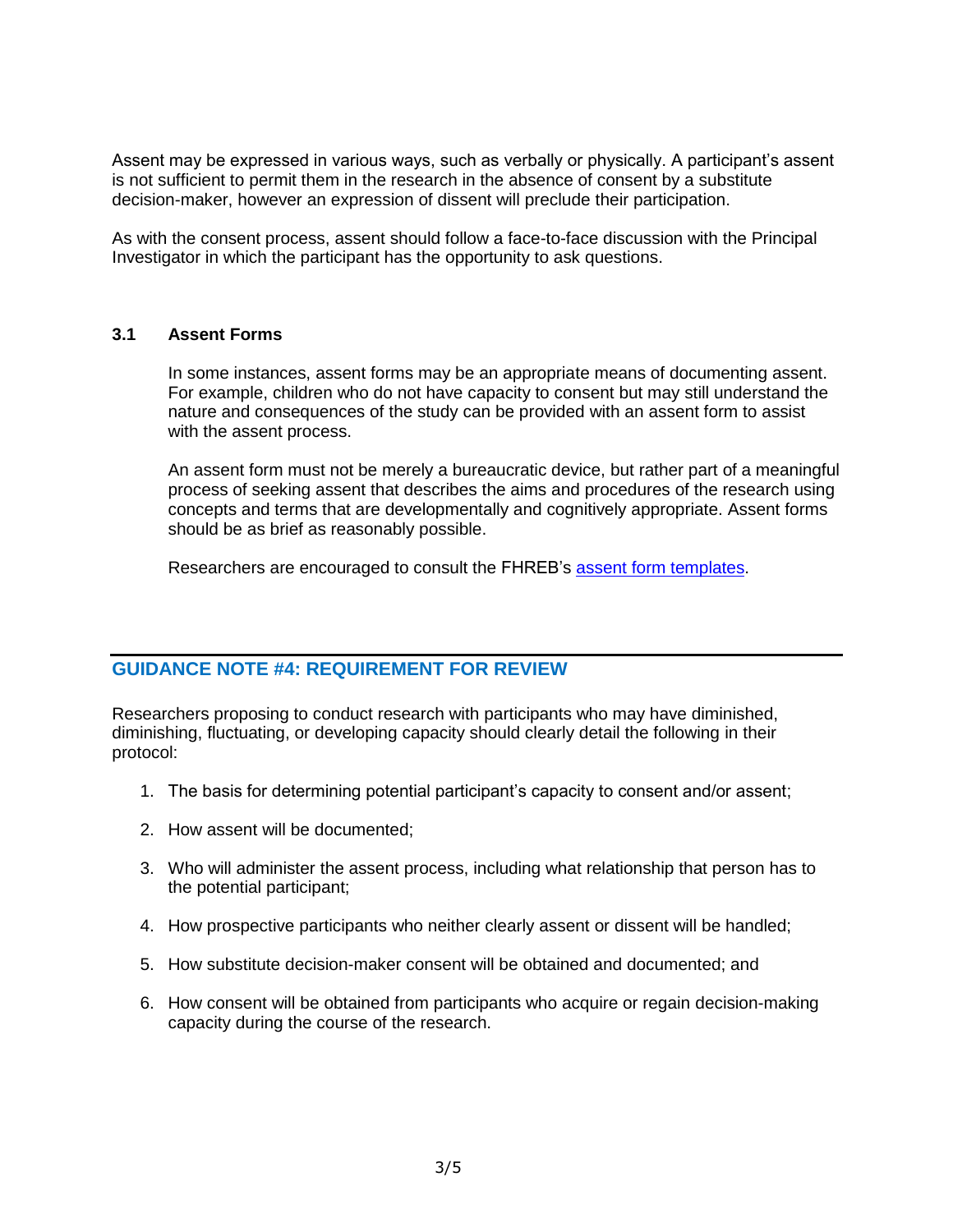All documents relating to the consent and assent processes should be submitted to the FHREB for review, including (as applicable):

- 1. Consent forms
- 2. Assent forms
- 3. Scripts for verbal consent/assent
- 4. Translated versions of consent/assent forms (these may be submitted to the FHREB as an acknowledgment request along with the translator's certificate of authenticity following the initial FHREB approval)

All documents must be clearly labelled with a version number and date. For specific guidance on the required content of consent and assent forms, please refer to the consent form templates on the [FHREB website.](https://www.fraserhealth.ca/employees/research-and-evaluation/find-resources/research-forms-guidance-notes-templates#.XdMdnflKiUk)

### <span id="page-3-0"></span>**GUIDANCE NOTE #5: SUBSTITUTE DECISION-MAKERS**

A substitute decision-maker, also known as an "authorized third party", refers to any person with the necessary legal authority to make decisions on behalf of an individual who lacks capacity to decide whether to participate or continue participating in a research project.

In accordance with [Article 3.9](http://www.pre.ethics.gc.ca/eng/tcps2-eptc2_2018_chapter3-chapitre3.html) of the [TCPS 2,](http://www.pre.ethics.gc.ca/eng/documents/tcps2-2018-en-interactive-final.pdf) substitute decision-makers should base their decision on their knowledge of the prospective participants and consideration for the prospective participant's welfare. Substitute decision-makers should not be in a position of conflict of interest when making their decision. Researchers and research team members are not permitted to be substitute decision-makers.

Substitute decision-makers should take into account any research directives about a potential participant's preferences.

### **GUIDANCE NOTE #6: CHILDREN**

In accordance with the [TCPS 2,](http://www.pre.ethics.gc.ca/eng/documents/tcps2-2018-en-interactive-final.pdf) the determination of whether children can consent to research should be based on their decision-making capacity rather than their age. While the age of majority in British Columbia is 19, minors may be able to consent to research if they have the capacity to understand the significance of the research as well as the risks and benefits.

In some circumstances, it may be necessary to obtain parental consent for a child's participation in a study even when the child has capacity to consent. For example, certain school boards may have requirements for parental consent for studies conducted within their schools. In these circumstances, researchers should seek consent from both the child in addition to the parents/legal guardians.